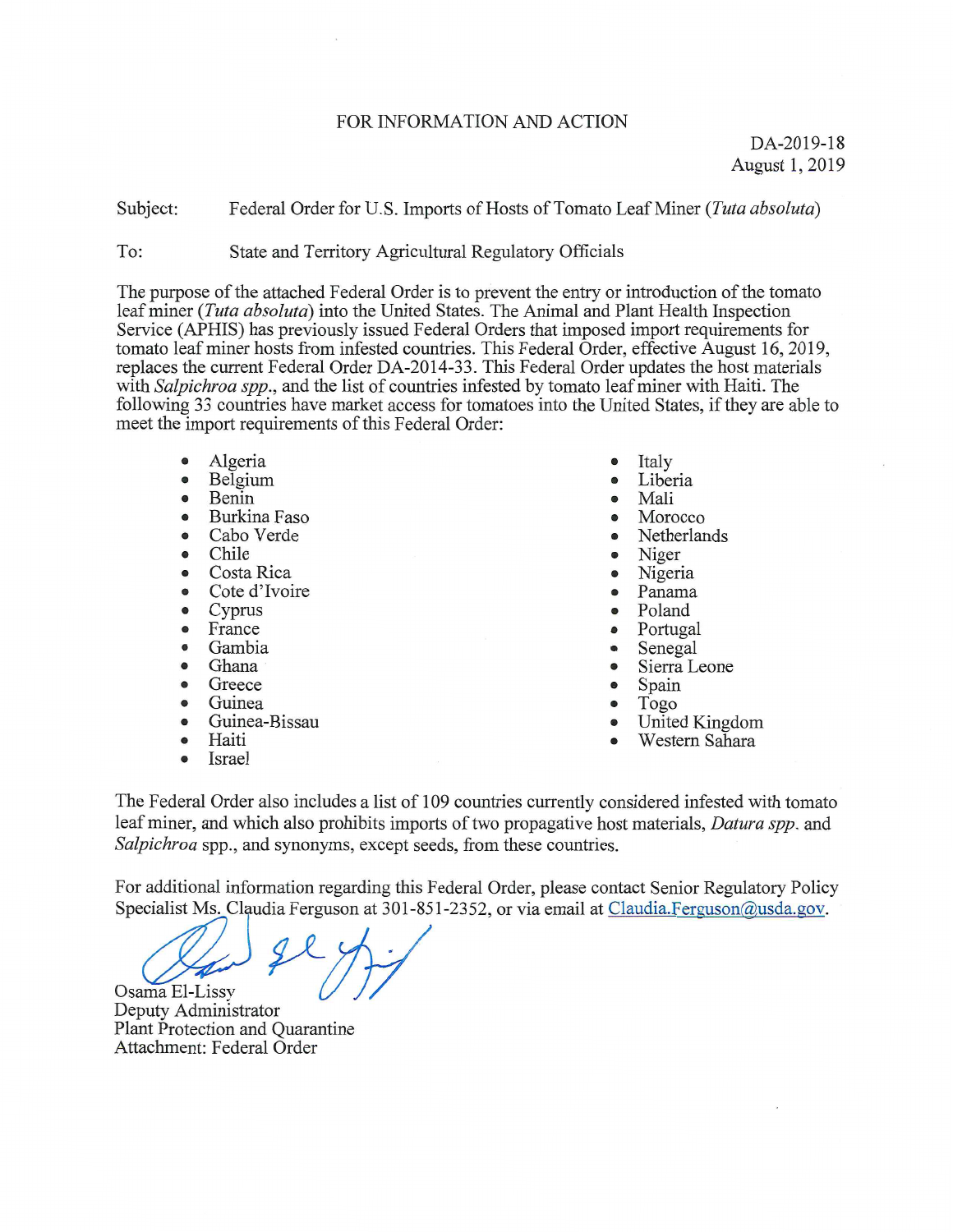### FEDERAL ORDER Tomato Leaf Miner (*Tuta absoluta*) DA-2019-18 August 1, 2019

The purpose of this Federal Order is to prevent the entry or introduction of the harmful plant pest known as the tomato leaf miner (*Tuta absoluta*) into the United States. In 2009, 2010, 2011, 2012, and 2014 the Animal and Plant Health Inspection Service (APHIS) issued Federal Orders that imposed entry requirements for tomato leaf miner hosts materials from infested countries. This Federal Order, effective August 16, 2019, replaces the current Federal Order DA-2014-33. This Federal Order provides a list of 109 countries considered infested by *Tuta absoluta*, and which also prohibits imports of two propagative materials, *Datura spp. and Salpichroa spp*. and synonyms, except seeds, from all 109 countries considered infested. In addition, this Federal Order adds Haiti to update the list of countries APHIS designates to be infested by tomato leaf miner, but who have market access for tomato fruit (*Solanum lycopersicum*) into the United States. Only the following 33 countries may import tomato fruit into the United States, if they are able to meet one of three import requirements included in this Federal Order.

- Algeria
- Belgium
- Benin<br>• Burkir
- **Burkina Faso**<br>Cabo Verde
- Cabo Verde
- Chile<br>• Costa
- Costa Rica
- Cote d'Ivoire
- Cyprus<br>• France
- France<br>• Gambia
- Gambia
- Ghana<br>• Greece
- 
- Ghana Sierra Leone<br>• Greece Spain<br>• Guinea Guinea Guinea Guinea Guinea Guinea Guinea Guinea Guinea Guinea Guinea Guinea Guinea Guinea Guinea Guinea Guinea Guinea Guinea Guinea • Greece • Spain • Guinea<br>• Guinea<br>• Guinea-Bissau • United Kingdom<br>• Haiti • Israel
- 
- 
- Italy
- Liberia
- 
- Mali<br>• Morocco
- Netherlands
- Niger<br>• Nigeri
- Nigeria
- Panama
- Poland<br>• Portuga
- Portugal<br>• Senegal
- Senegal<br>• Sierra Leone
- 
- 
- 
- 

The following 109 countries in this Federal Order are currently considered infested with tomato leaf miner, and prohibits imports of two propagative host materials, *Datura spp*. and *Salpichroa*  spp., and synonyms, except seeds.

This Federal Order is issued in accordance with the regulatory authority provided by the Plant Protection Act of June 20, 2000, as amended, Section 412(a), 7 U.S.C. 7712(a). The Act authorizes the Secretary of Agriculture to prohibit or restrict the movement in interstate commerce of any plant, plant part, or article if the Secretary determines the prohibition or restriction is necessary to prevent the dissemination of a plant pest within the United States. This Federal Order is also issued pursuant to the regulations promulgated under the Plant Protection Act and found in the *Code of Federal Regulations* at 7 CFR 301.56.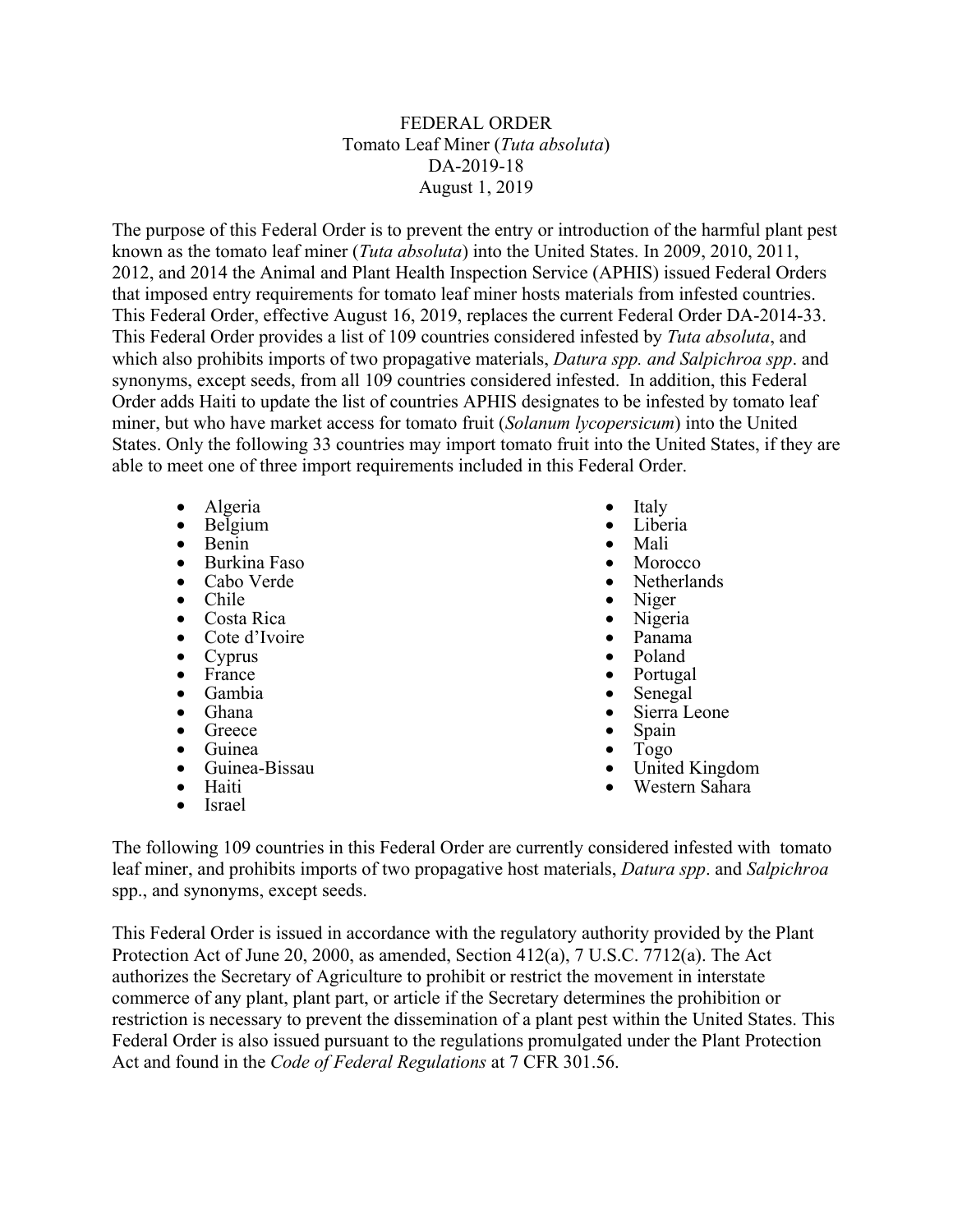APHIS determined that the introduction and establishment of tomato leaf miner poses a serious threat to U.S. agriculture. Restrictions to prevent the introduction and establishment of tomato leaf miner are needed and warranted to address the pest risks associated with imports of tomato fruit and propagative material of *Datura spp*. and *Salpichroa* spp., and synonyms except seeds.

The tomato leaf miner is widely distributed in South America. In 2006, it was reported in Spain and later spread to other European, African, and Asian countries. The insect is considered a serious pest of all parts of the tomato plant as well as potato (*Solanum tuberosum*) leaves and tubers, and causes major damage if left untreated.

Since the 2014 Federal Order, *Tuta absoluta* has continued to spread and more countries have become infested with *Tuta absoluta*. As amended by this Federal Order, APHIS considers the following 109 countries to be infested with tomato leaf miner, and therefore prohibits imports of propagative materials from *Datura spp*. and *Salpichroa* spp., and synonyms except seeds.

- Afghanistan
- Albania
- Algeria
- Argentina
- Austria
- Bahrain
- Bangladesh
- Belgium
- Benin
- Bolivia
- Bosnia and
- Herzegovina • Botswana
- Brazil
- Bulgaria
- Burkina Faso
- Cabo Verde
- Chile
- Colombia
- Costa Rica
- Cote d'Ivoire
- •
- Croatia
- Cyprus
- Czech Republic
- Denmark
- Ecuador
- Egypt
- Estonia
- Ethiopia
- Finland
- France
- Gambia
- Georgia
- Germany
- Ghana
- Greece
- Guernsey
- Guinea
- Guinea-Bissau
- Haiti
- Hungary
- India
- Iran, Islamic Republic of
- Iraq
- Ireland
- Israel
- Italy
- Jordan
- Kenya
- Kosovo
- Kuwait
- Kyrgyzstan
- Latvia
- Lebanon
- Liberia
- Libya
- Lithuania
- Luxembourg
- Mali
- Malta
- Mayotte
- Montenegro
- **Morocco**
- Mozambique
- Namibia
- Nepal
- Netherlands
- Niger
- Nigeria
- Norway
- Oman Panama
- 
- Paraguay
- Peru
- Poland
- Portugal (including the Azores)
- Qatar
- Romania
- Russian Federation
- Rwanda
- Saudi Arabia
- Senegal
- Serbia
- Sierra Leone
- Slovakia
- Slovenia
- South Africa
- South Sudan
- Spain (including the Balearic Islands and Canary Islands)
- Sudan
- Sweden
- Switzerland
- Syrian Arab Republic

• United Arab Emirates

(including Bermuda, Cayman Islands, Montserrat,

- Tajikistan
- Tanzania, United Republic of

• United Kingdom

- Togo
- Tunisia • Turkey

• Uganda • Ukraine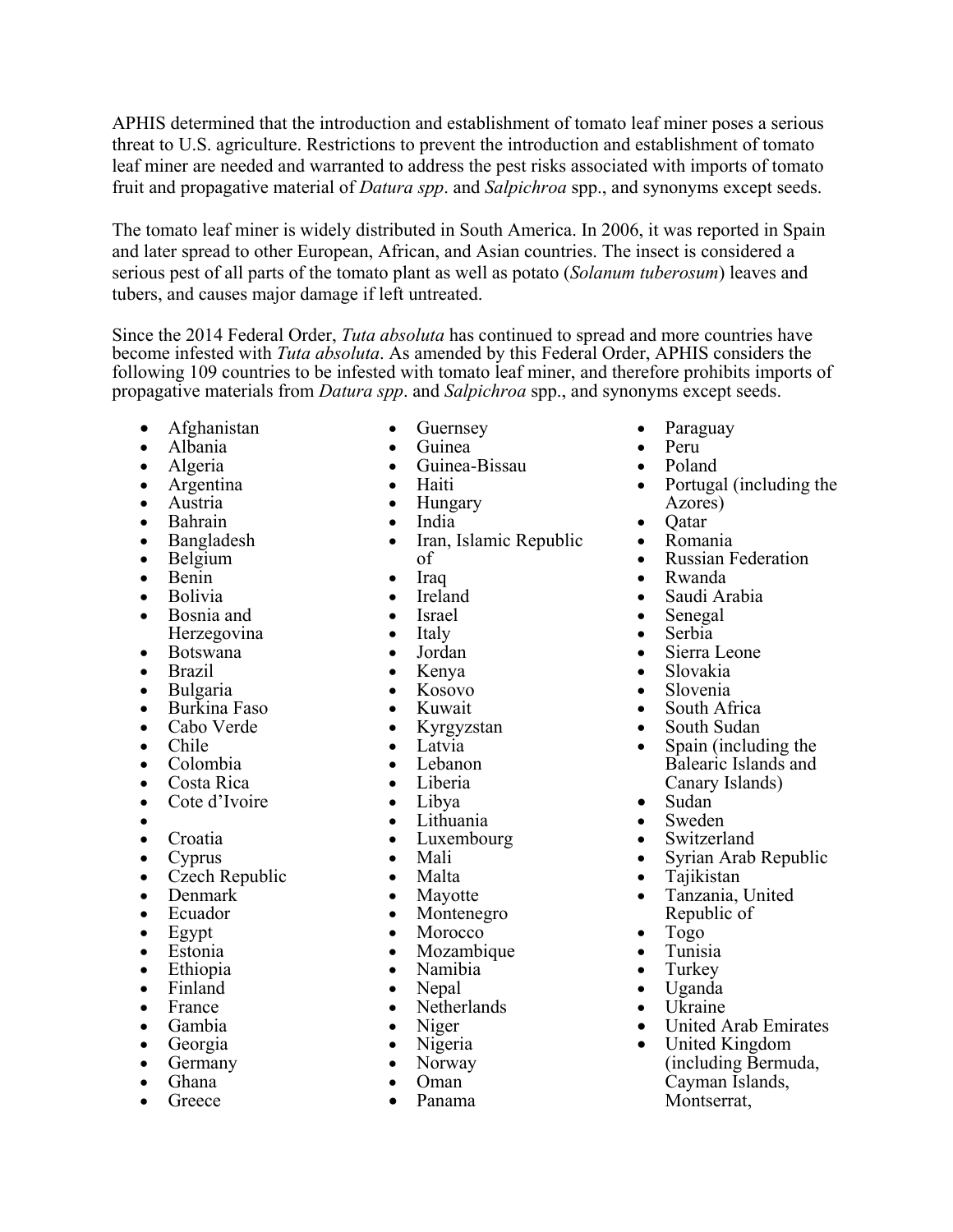regions of England, Orkney Islands, Scotland, Wales, and the Channel Islands) • Uruguay

- Uzbekistan
- Venezuela
- West Bank (Palestinian Authority)
- Yemen
	- Zambia
	- Zimbabwe

#### • Western Sahara

# **Import Requirements for tomatoes from** *Tuta absoluta* **infested countries**

This Federal Order requires tomato fruit to be imported from infested countries **without vines, stems, or calyces** unless they were produced in a pest-free area, or fumigated with methyl bromide treatment schedule T101-c-3-1 in a preclearance program. Commercial shipments of tomato fruit from countries that are infested with tomato leaf miner and are approved to export tomato fruit to the United States, must meet one of the following U.S. import requirements:

### 1. Tomato Leaf Miner Pest-free area

- Tomato fruit must be imported as commercial consignments only.
- Each tomato consignment must include a phytosanitary certificate of inspection issued by the national plant protection organization of the country of origin and bearing an additional declaration verifying that the tomato fruit was produced in an area free of *Tuta absoluta* that meets the requirements of 7 CFR 319.56-5.

## 2. Systems approach

The systems approach **must** include **all** of the following:

- Tomato fruit must be imported as commercial consignments only.
- Tomato fruit must be imported **without** vines, stems, or calyces.
- Tomatoes must be grown in pest exclusionary structures (PES), for example, greenhouses or screen houses that are registered with the national plant protection organization (NPPO) of the country of origin.
- The PES must be equipped with double self-closing doors, and all vents or openings in the PES (other than the double closing doors) must be covered with 1.6 mm or smaller screening to prevent the entry of quarantine pests into the PES.
- The PES must be equipped with pheromone-baited traps for tomato leaf miner at a minimum rate of two traps per hectare and with no fewer than two traps per PES.
- All traps must be placed at least two months prior to harvest, maintained throughout the growing season, and monitored and serviced weekly.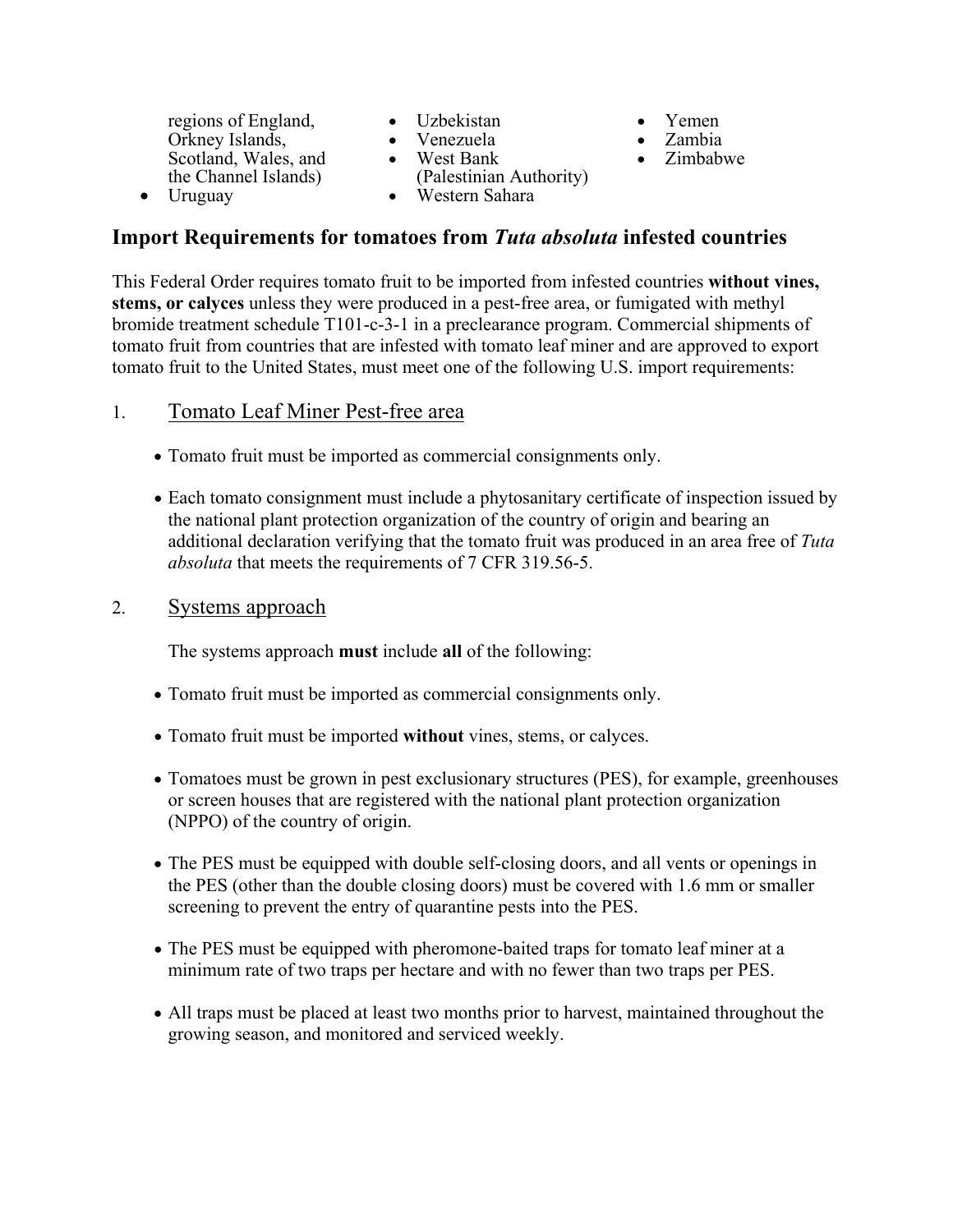- The registered PES must be inspected by the NPPO or its designee throughout the growing season for evidence of tomato leaf miner. The NPPO must maintain trapping records of tomato leaf miner throughout the growing season for APHIS review.
- If, within 30 days of harvest, two tomato leaf miners are captured inside the PES or a single tomato leaf miner is found inside the fruit or in a consignment, then shipments from the PES will be suspended until APHIS and the NPPO determine that risk mitigation is achieved.
- The NPPO must maintain an APHIS-approved quality control program to monitor or audit the program. A list of approved PES must be provided to APHIS, and the NPPO must notify APHIS when a PES is removed or added to the program. APHIS may conduct periodic site visits to monitor the program.
- After harvest, tomatoes must be safeguarded by an insect-proof mesh, size 1.6 mm or smaller screen, or plastic tarpaulin while in transit from the PES to the packinghouse and while awaiting packing.
- Tomatoes must be packed within 24 hours of harvest in a pest-exclusionary packinghouse.
- When the packinghouse processes tomatoes for export to the United States, it must accept only tomatoes from a registered PES.
- For transit to the United States, tomatoes must be packed in insect-proof cartons or containers or covered with insect-proof 1.6 mm mesh or plastic tarpaulin. These safeguards must remain intact until arrival in the United States. Otherwise, the consignment may be refused entry.
- Each consignment of tomatoes must be accompanied by either: o A phytosanitary certificate of inspection issued by the NPPO of the country of origin and bearing the following additional declaration: "Tomato fruit in this consignment was produced and prepared for export in accordance with an APHISapproved systems approach, and was inspected and found free of *Tuta absoluta*."

**or**

o A re-export phytosanitary certificate accompanied by a copy of the phytosanitary certificate from the country of origin including the additional declaration: "Tomato fruit in this consignment was produced and prepared for export in accordance with an APHIS-approved systems approach and was inspected and found free of *Tuta absoluta."*

# 3. Phytosanitary Treatment for a Preclearance Program

• As provided in 7 CFR 305, methyl bromide treatment schedule T101-c-3-1 is approved for green, red, or pink tomatoes produced in areas infested with tomato leaf miner.